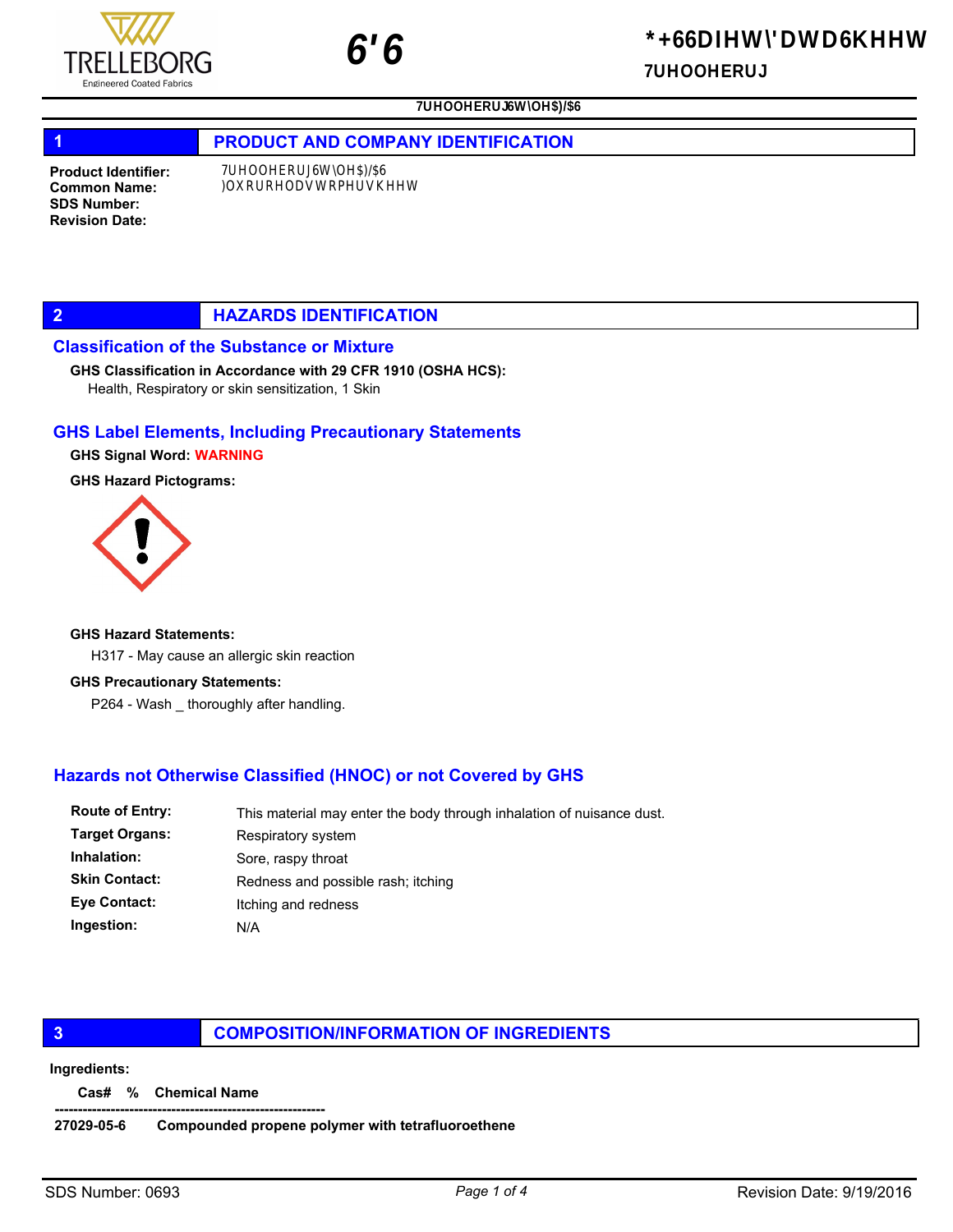# 4 FIRST AID MEASURES

Remove person to fresh air. If condition persists, seek medical attention. Rinse with copious quantities of cool water. If rash or itching persists, seek medical attention. Rinse with water. Do not rub eyes. Seek medical attention. Not applicable. Inhalation: Skin Contact: Eye Contact: Ingestion:

## **5 FIRE FIGHTING MEASURES**

Flash Point (Method Used): >250 C by TOC Flammable Limits

LEL: N/A UEL: N/A

Extinguishing Media: Water, carbon dioxide, or dry chemical

Special Fire Fighting Procedures: Thermal decomposition of fiber coating may produce an irritating mixture of smoke and fumes.

Unusual Fire and Explosion Hazards: None

# **6 ACCIDENTAL RELEASE MEASURES**

Material is a solid in roll form. If accidently released, rewind material back onto roll.

**7 HANDLING AND STORAGE** Use adequate material handling equipment. Store in dry place. Use may be at temperature extremes based on product data, but storage should be at ambient temperature. Handling Precautions: Storage Requirements:

#### 8 **BULGINIA EXPOSURE CONTROLS/PERSONAL PROTECTION**

| <b>Engineering Controls:</b> | Local exhaust; dust collection                      |
|------------------------------|-----------------------------------------------------|
| <b>Personal Protective</b>   | HMIS PP, B   Safety Glasses, Gloves                 |
| Equipment:                   | Safety glasses; cotton gloves; long sleeve clothing |

Wash thoroughly with soap and water after handling

| 9                          | <b>PHYSICAL AND CHEMICAL PROPERTIES</b> |                              |                            |  |
|----------------------------|-----------------------------------------|------------------------------|----------------------------|--|
| Appearance:                | <b>Black Rubber</b>                     |                              |                            |  |
| <b>Physical State:</b>     | Solid                                   | Odor:                        | <b>Typical Rubber Odor</b> |  |
| <b>Spec Grav./Density:</b> | 2.4                                     | Solubility:                  | <b>Negligible</b>          |  |
| <b>Boiling Point:</b>      | N/A                                     | <b>Freezing/Melting Pt.:</b> | N/A                        |  |
| Vapor Pressure:            | N/A                                     | <b>Vapor Density:</b>        | N/A                        |  |
| pH:                        | N/A                                     |                              |                            |  |

#### 10 STABILITY AND REACTIVITY

Material is stable. None known. Strong oxidizing agents. Carbon monoxide; carbon dioxide; hydrogen fluoride Will Not Occur. Chemical Stability: Conditions to Avoid: Materials to Avoid: Hazardous Decomposition: Hazardous Polymerization: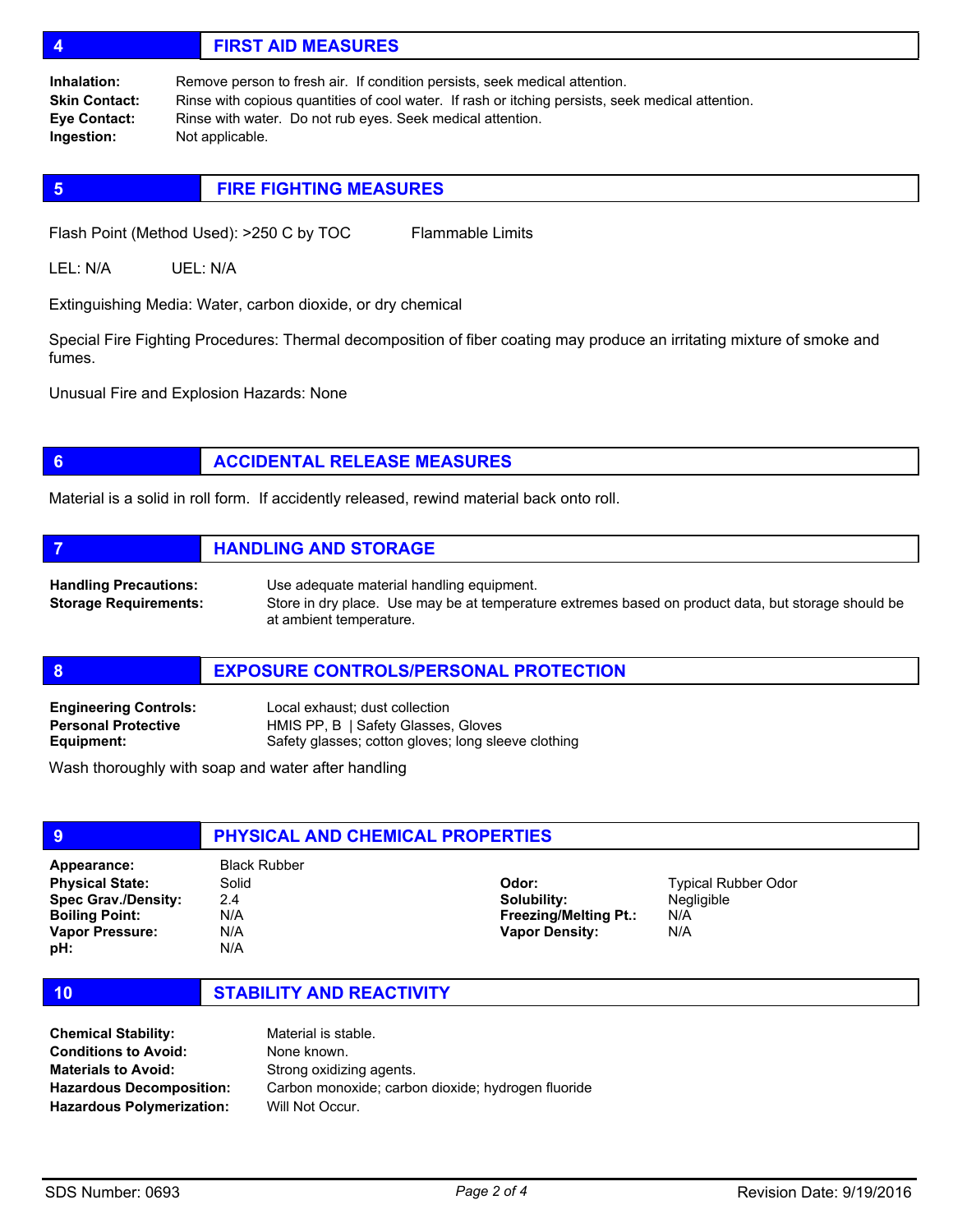# 11 **TOXICOLOGICAL INFORMATION**

Direct contact with fiberglass materials or exposure to airborne fiberglass dust may irritate the skin, eyes, nose and throat. Fiberglass can cause itching due to mechanical irritation from the fibers. This is not an allergic reaction to the material. Breathing fibers may irritate the airways resulting in coughing and a scratchy throat. Some people are sensitive to the fibers, while others are not.

# 12 **ECOLOGICAL INFORMATION**

No known hazards except for airborne fibers caused by nuisance dust. 10 milligrams per cubic meter for fiber diameters less than 7 microns.

|  | <b>DISPOSAL CONSIDERATIONS</b> |
|--|--------------------------------|
|--|--------------------------------|

Incineration perferred in a federal, state, or local approved facility.

14 **TRANSPORT INFORMATION** 

Not hazardous product according to these transport classifications.



TSCA = Toxic Substances Control Act